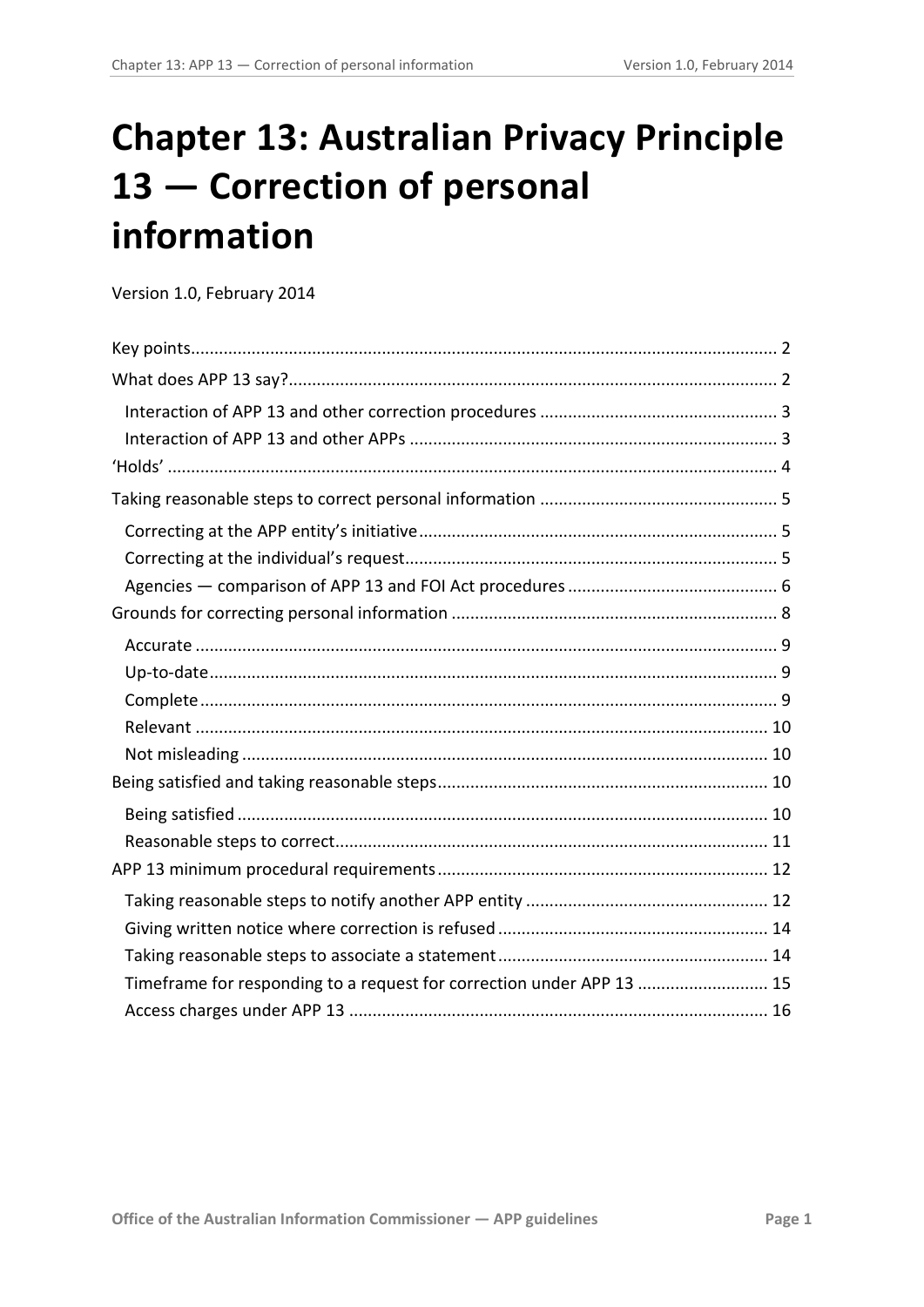# <span id="page-1-0"></span>**Key points**

- APP 13 requires an APP entity to take reasonable steps to correct personal information to ensure that, having regard to the purpose for which it is held, it is accurate, up-to-date, complete, relevant and not misleading.
- This requirement applies where:
	- o the APP entity is satisfied the personal information is inaccurate, out-ofdate, incomplete, irrelevant or misleading, having regard to a purpose for which it is held, or
	- o the individual requests the entity to correct the personal information.
- Special considerations apply to Commonwealth records, which can only be destroyed or altered in accordance with the *Archives Act 1983* (Archives Act).
- APP 13 also sets out other minimum procedural requirements in relation to correcting personal information, including when an APP entity must:
	- o take reasonable steps to notify other APP entities of a correction
	- o give notice to the individual which includes reasons and available complaint mechanisms if correction is refused
	- o take reasonable steps to associate a statement with personal information it refuses to correct
	- o respond to a request for correction or to associate a statement, and
	- o not charge an individual for making a request, correcting personal information or associating a statement.
- APP 13 operates alongside and does not replace other informal or legal procedures by which an individual can seek correction of their personal information, including informal arrangements and, for agencies, the Freedom of Information Act 1982 (FOI Act).

# <span id="page-1-1"></span>**What does APP 13 say?**

13.1 APP 13.1 provides that an APP entity must take reasonable steps to correct personal information it holds, to ensure it is accurate, up-to-date, complete, relevant and not misleading, having regard to the purpose for which it is held. The shorthand expression used in this chapter is that an APP entity is required to correct 'incorrect personal information'.

13.2 The requirement to take reasonable steps applies in two circumstances:

- where an APP entity is satisfied, independently of any request, that personal information it holds is incorrect, or
- where an individual requests an APP entity to correct their personal information.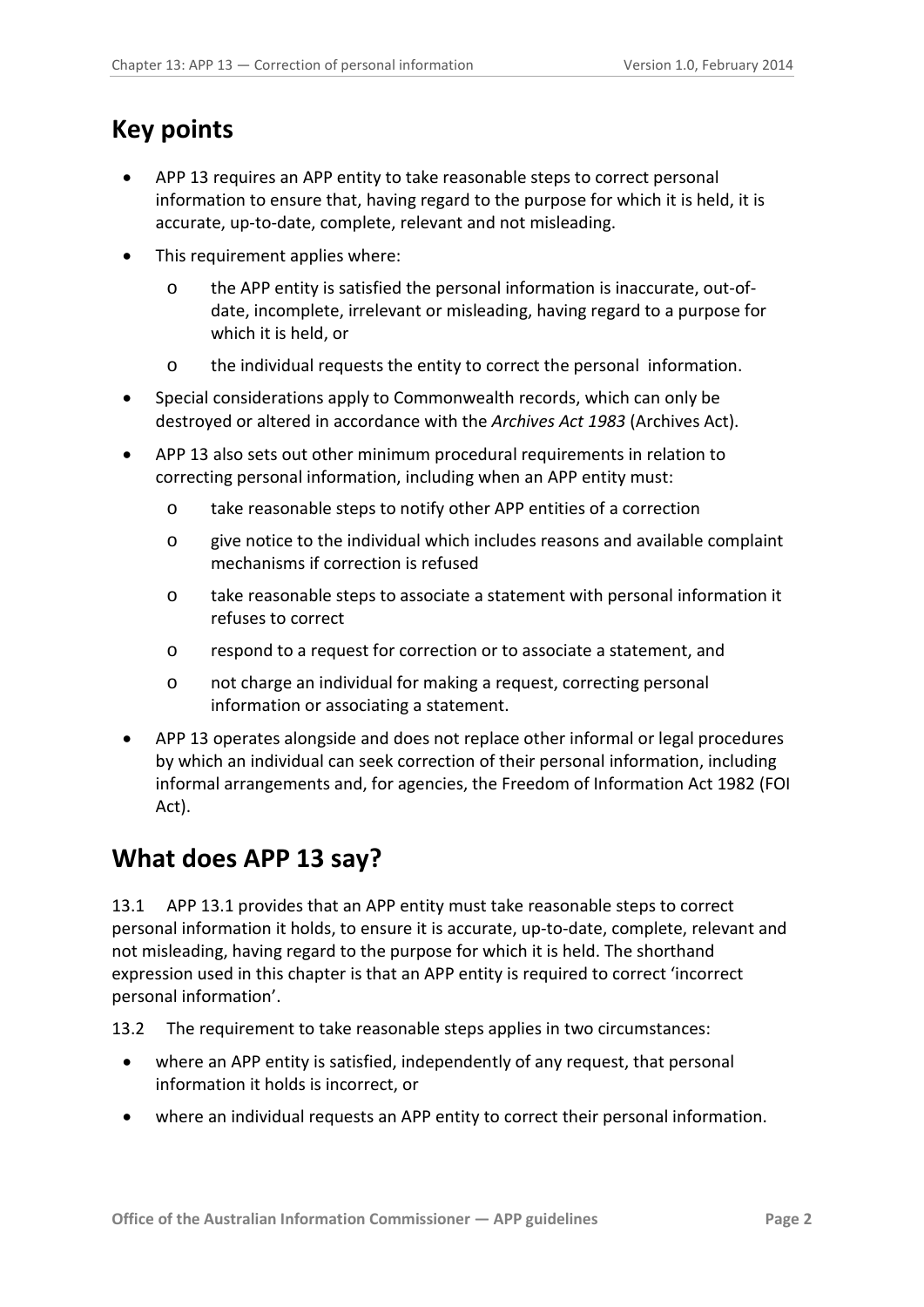13.3 Special considerations apply to Commonwealth records. A Commonwealth record can, as a general rule, only be destroyed or altered in accordance with the Archives Act (see paragraph [13.48\)](#page-11-2).

13.4 APP 13 also sets out other minimum procedural requirements in relation to correcting personal information. An APP entity must:

- upon request by an individual whose personal information has been corrected, take reasonable steps to notify another APP entity of a correction made to personal information that was previously provided to that other entity (APP 13.2)
- give a written notice to an individual when a correction request is refused, including the reasons for the refusal and the complaint mechanisms available to the individual (APP 13.3)
- upon request by an individual whose correction request has been refused, take reasonable steps to associate a statement with the personal information that the individual believes it to be inaccurate, out-of-date, incomplete, irrelevant or misleading (APP 13.4)
- respond in a timely manner to an individual's request to correct personal information or to associate a statement with the personal information (APP 13.5(a))
- not charge an individual for making a request to correct personal information or associate a statement, or for making a correction or associating a statement (APP 13.5(b)).

# <span id="page-2-0"></span>**Interaction of APP 13 and other correction procedures**

13.5 APP 13 operates alongside and does not replace other informal or legal procedures by which an individual can request that personal information be corrected. In particular, APP 13 does not prevent an APP entity from correcting personal information under an informal administrative arrangement, provided the arrangement satisfies the requirements of APP 13. For example, an entity may allow individuals to correct their personal information by providing updated information through an online portal.

13.6 For agencies, APP 13 operates alongside the right to amend or annotate personal information in Part V of the *Freedom of Information Act 1982* (FOI Act). The FOI Act procedures, criteria and review mechanisms differ in important respects from those applying under APP 13 and the Privacy Act. These differences, and when it is more appropriate to use one Act rather than another, are considered below at paragraphs [13.25–](#page-5-1)[13.29.](#page-7-1)

# <span id="page-2-1"></span>**Interaction of APP 13 and other APPs**

13.7 The correction requirements in APP 13 complement and overlap with the requirements in other APPs, including APP 10 (quality of personal information) and APP 11 (security of personal information).

13.8 APP 10 provides that an APP entity must take reasonable steps to ensure the quality of personal information it collects, uses or discloses (see Chapter 10 (APP 10)). If reasonable steps are taken to comply with APP 10, this reduces the likelihood that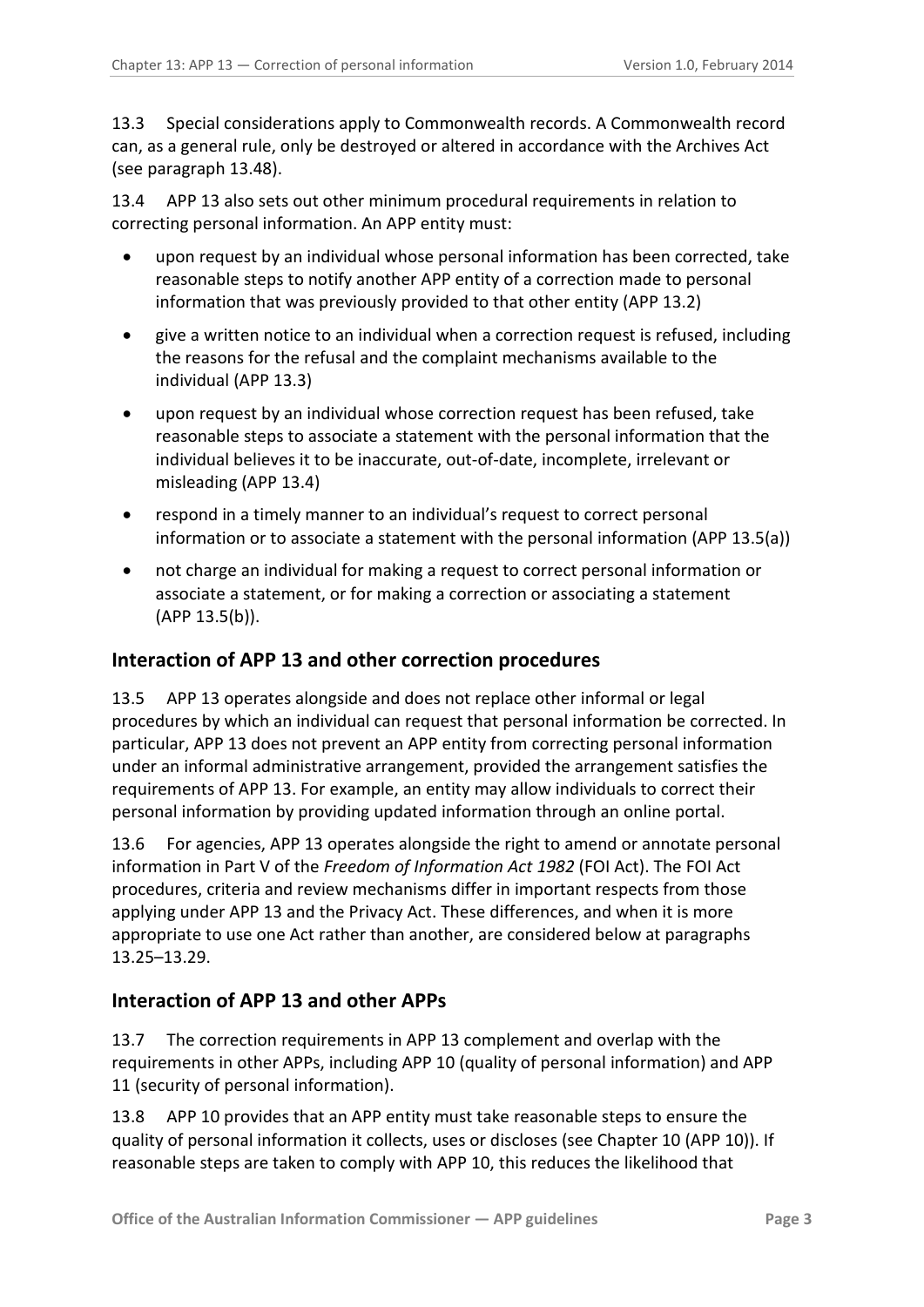personal information will need correction under APP 13. Similarly, by taking reasonable steps to correct personal information under APP 13, an entity can better ensure that it complies with APP 10 by ensuring that information is accurate, up-to-date, complete and relevant when it is used or disclosed.

13.9 APP 11.1 provides that an APP entity must take reasonable steps to protect the personal information it holds, including from interference, loss and unauthorised modification. If reasonable steps are taken to comply with APP 11.1, this reduces the likelihood that personal information will need correction under APP 13. APP 11.2 provides that an entity must take reasonable steps to destroy or de-identify personal information that it no longer needs for any purpose for which it may be used or disclosed. This requirement does not apply where the information is contained in a Commonwealth record or where the entity is required by law or a court/tribunal order to retain the personal information (see Chapter 11 (APP 11)). When taking steps to identify and correct incorrect personal information under APP 13, an entity should consider whether it still needs the personal information for a permitted purpose, or whether reasonable steps must be taken to destroy or de-identify the information under APP 11.2.

# <span id="page-3-0"></span>**'Holds'**

13.10 APP 13 only applies to personal information that an APP entity 'holds'. An entity 'holds' personal information 'if the entity has possession or control of a record that contains the personal information' (s 6(1)).

<span id="page-3-1"></span>13.11 The term 'holds' extends beyond physical possession of a record to include a record that an entity has the right or power to deal with. For example, an APP entity that has outsourced the storage of personal information to a third party, but retains the right to deal with that information, including to access and amend it, holds that personal information and must comply with APP 13 (see paragraph [13.47](#page-10-1) below). In addition, the individual has a separate right to request correction of the information by the third party, if the third party is an APP entity.

13.12 An agency that has placed a record of personal information in the care of the National Archives of Australia, or in the custody of the Australian War Memorial, is considered to be the agency that holds the record for the purposes of the Privacy Act  $(s 10(4))$ .

13.13 Upon receiving a request for correction, an APP entity should search the records that it possesses or controls to assess whether the personal information to be corrected is contained in those records. For example, an entity may search hard copy records and electronic databases and make enquiries of staff or contractors with relevant knowledge. A discussion with the individual may assist the entity to locate the information.

13.14 The term 'holds' is discussed in more detail in Chapter B (Key concepts).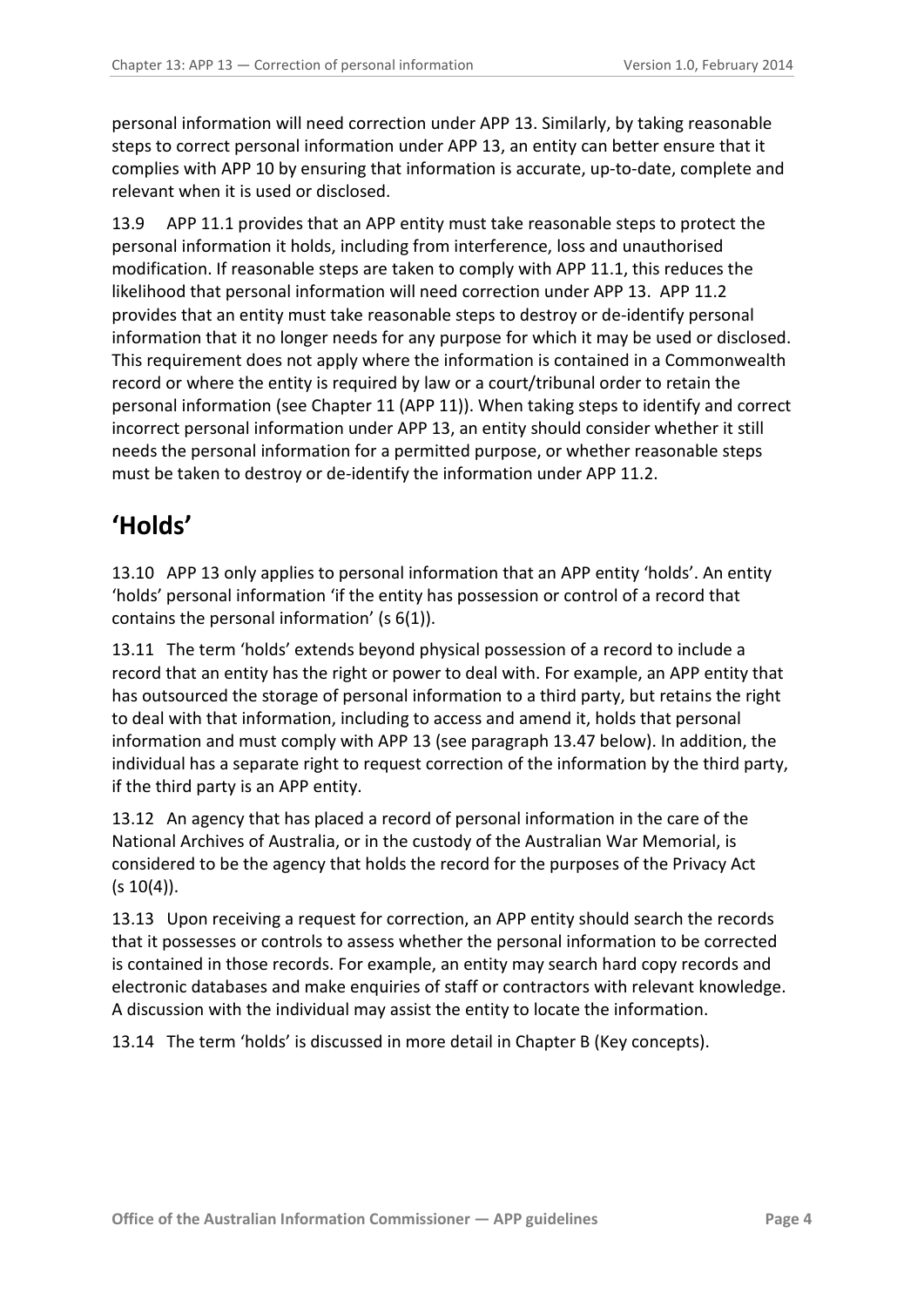# <span id="page-4-0"></span>**Taking reasonable steps to correct personal information**

13.15 APP 13.1 requires an APP entity to take reasonable steps to correct personal information it holds, in two circumstances: on its own initiative, and at the request of the individual to whom the personal information relates.

# <span id="page-4-1"></span>**Correcting at the APP entity's initiative**

<span id="page-4-4"></span>13.16 An APP entity is required to take reasonable steps to correct personal information it holds if the entity is satisfied, having regard to a purpose for which the personal information is held, that it is inaccurate, out-of-date, incomplete, irrelevant or misleading (that is, the personal information is incorrect). Implicit in that requirement is that an entity should be alert to the possibility that personal information it holds may be incorrect and may require correction.

13.17 Generally, an APP entity may become aware that an item of personal information requires correction if it discovers an inconsistency during normal business practices. Examples include:

- information provided to the entity by the individual or a third party may be inconsistent with other personal information held by the entity. For example, an identity document, letter, medical record or photograph
- a court or tribunal has made a finding about the personal information, in a case involving the entity or in another case that comes to the entity's notice
- the entity may be notified by another entity or person that the personal information is incorrect, or that similar personal information held by the other entity has been corrected
- a practice, procedure or system the entity has implemented in compliance with APP 1.2 (such as an auditing or monitoring program) indicates that personal information the entity holds requires correction.

<span id="page-4-5"></span>13.18 After becoming aware that personal information may require correction, the APP entity should satisfy itself that the information is incorrect, before taking reasonable steps to correct it (see paragraphs [13.30](#page-7-2)[–13.41\)](#page-9-4).

# <span id="page-4-2"></span>**Correcting at the individual's request**

<span id="page-4-3"></span>1

13.19 An APP entity is required by APP 13.1 to take reasonable steps to correct an individual's personal information to ensure it is not incorrect when the individual 'requests' the entity to do so. Upon receiving a request an entity must decide if it is satisfied that the information is incorrect, and if so, take reasonable steps to correct it (see paragraph[s 13.43–](#page-9-5)[13.48](#page-11-2) below).

13.20 APP 13 does not stipulate formal requirements that an individual must follow to make a request, or require that a request be made in writing, or require the individual to state that it is an APP [1](#page-0-0)3 request.<sup>1</sup>

 $1$  This differs from the formal requirements relating to requests for amendment or annotation under the FOI Act (see FOI Act, Part III).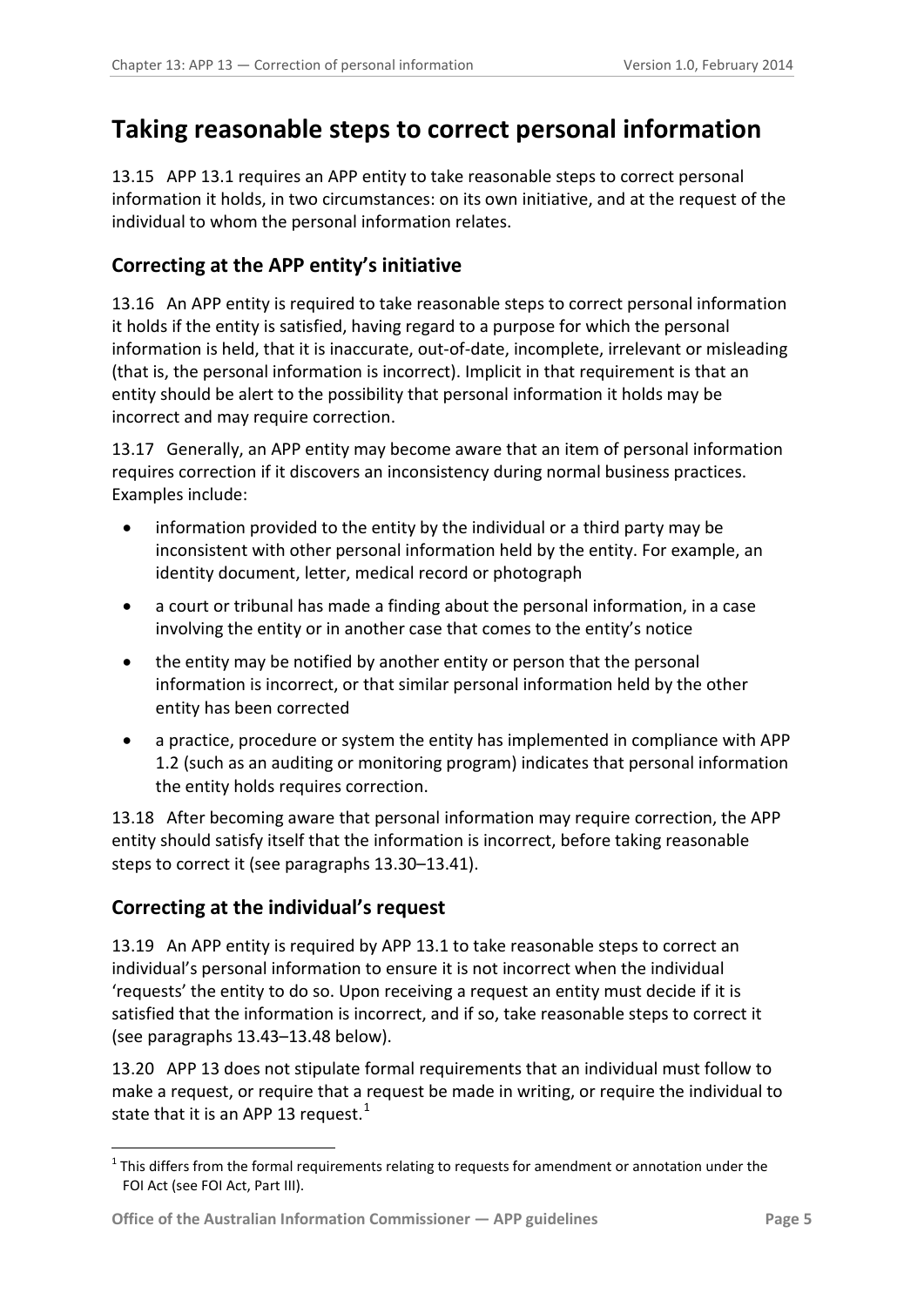<span id="page-5-3"></span>13.21 An APP entity is required by APP 1.4(d) to state in an APP Privacy Policy how an individual may seek the correction of their personal information held by the entity. An APP entity is also required by APP  $5.2(g)$  to take reasonable steps to notify an individual, or ensure they are aware, of the fact the entity's APP Privacy Policy contains information about how the individual may seek correction of their personal information held by the entity.

13.22 If an APP entity wishes an individual to follow a particular procedure in requesting correction of their personal information, the entity could publish that procedure and draw attention to it, for example, by providing a link in the APP Privacy Policy and on the entity's website homepage to the correction request procedure, to an online request form, or to an online portal that enables an individual to correct their personal information. However, an entity cannot require an individual to follow a particular procedure, use a designated form or explain the reason for making the request. Any recommended procedure should be regularly reviewed to ensure that it is flexible and facilitates rather than hinders correction of personal information.

13.23 An APP entity must be satisfied that a request to correct personal information under APP 13 is made by the individual concerned, or by another person who is authorised to make a request on their behalf, for example, a legal guardian or authorised agent. The steps appropriate to verify an individual's identity will depend on the circumstances, and in particular, whether the individual is already known to or readily identifiable by the entity. The discussion in Chapter 12 (APP 12) of steps that can be taken to verify the identity of an individual seeking access to their personal information apply also to APP 13.

<span id="page-5-2"></span>13.24 APP 13 stipulates minimum procedural requirements that must be met by an APP entity when dealing with a request to correct personal information. These are discussed later in this chapter, and include taking reasonable steps if requested by the individual to notify other APP entities when a correction is made (see paragraphs [13.49](#page-11-3)[–13.53\)](#page-12-0), providing an individual with a written notice that includes the reasons for refusal if a correction request is refused (paragraphs [13.54](#page-13-2)[–13.58\)](#page-13-3), response times (paragraphs [13.63–](#page-14-1)[13.64\)](#page-14-2) and charging (paragraph [13.65\)](#page-15-1). Provided an entity meets those minimum requirements, it may choose the arrangements (including an informal arrangement) for receiving and acting upon correction requests. An online portal through which individuals can access and correct their personal information is an example of an informal arrangement that may provide a fast and easy means of correction, and that can qualify as an APP 13 'request' procedure.

# <span id="page-5-0"></span>**Agencies — comparison of APP 13 and FOI Act procedures**

<span id="page-5-1"></span>13.25 For agencies, APP 13 operates alongside the right to amend or annotate personal information in Part V of the FOI Act. There is substantial overlap between the APP 13 and the FOI Act procedures, but also some noteworthy differences.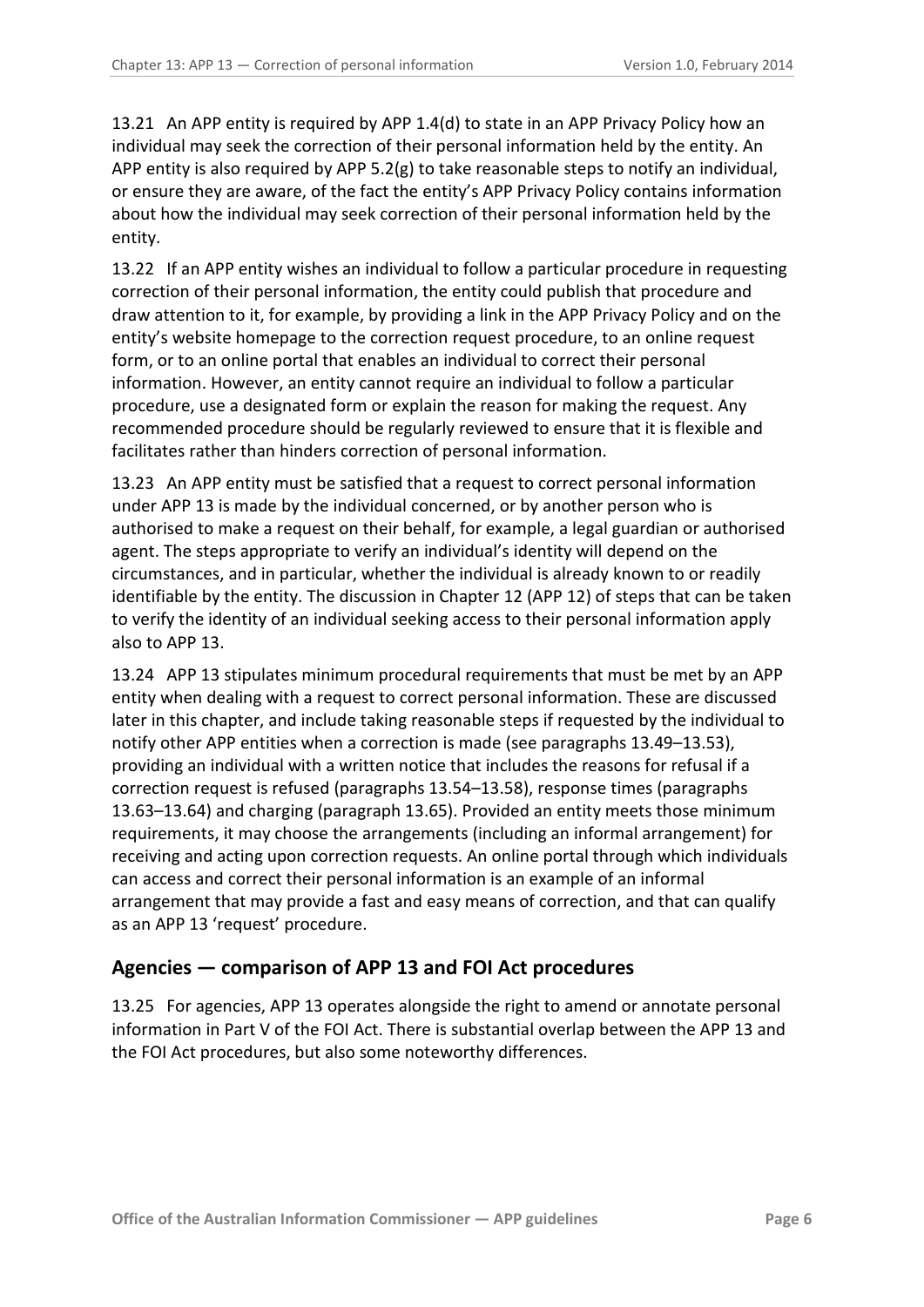<span id="page-6-0"></span>13.[2](#page-4-3)6 The FOI Act provides that a person may apply to an agency<sup>2</sup> to amend or annotate a record of personal information about that person, to which they have lawfully had access under the FOI Act or otherwise (FOI Act, s 48). The application must be in writing, specify as far as practicable how and why the record should be amended or annotated, and provide a return address to which notices can be sent (FOI Act, ss 49, 51A). The grounds on which such an application may be made are that the record of personal information 'is incomplete, incorrect, out of date or misleading' (FOI Act, s 48(a)). The record must also have been used or be available for use by the agency 'for an administrative purpose' (FOI Act, s 48(b)). The agency may act upon an application by altering or adding a note to a record, but as far as practicable must not obliterate the text of the record as it existed prior to the amendment (FOI Act, s 50). An applicant whose application is not accepted may provide a statement specifying their disagreement with the decision, and the agency must annotate the record by attaching that statement (FOI Act, ss 51, 51B). The time period for making a decision on an applicant's application is 30 calendar days. An applicant may apply for internal review or Information Commissioner review of an adverse decision.

13.27 While APP 13 sets out minimum procedural requirements (see paragraph [13.24\)](#page-5-2), these are not as detailed as in the FOI Act. However, in two respects APP 13 goes further than the FOI Act:

- The grounds for correction in APP 13 are that the personal information is 'inaccurate, out-of-date, incomplete, irrelevant or misleading'. The main additional ground in this list is that the information is 'irrelevant'. The other wording difference  $-$  'inaccurate' in APP 13, 'incorrect' in the FOI Act  $-$  is not substantive.
- If an agency corrects personal information, the agency must, if requested by the individual, take reasonable steps under APP 13 to notify that change to any APP entity to which the personal information was previously disclosed, unless it is unlawful or impracticable to do so (see paragraphs [13.49](#page-11-3)[–13.53\)](#page-12-0). Where an agency amends personal information under the FOI Act, an agency could consider providing similar notification on request from the individual.

13.28 The complaint options available to the individual under the FOI Act and APP 13 also differ. Under the FOI Act, a person may apply for Information Commissioner review of an agency's or Minister's failure to amend or annotate a record in accordance with the person's request. The Commissioner may exercise the agency's or Minister's discretion to amend or annotate a record. Under the Privacy Act, an individual may complain to the Information Commissioner about an APP entity's failure to take reasonable steps to correct personal information to ensure it is not incorrect. After investigation, the Commissioner may find that an agency has failed to take reasonable steps to correct personal information or to comply with the minimum procedural requirements (see paragraphs [13.54](#page-13-2)[–13.65\)](#page-15-1) under APP 13. The Commissioner may make a determination to that effect, and require, for example, the entity to correct personal information or to comply with the minimum procedural requirements (Privacy Act, s 52).

<span id="page-6-1"></span><sup>2</sup> The FOI Act is expressed to apply separately to Minister's offices in respect of 'an official document of a Minister' (FOI Act, s 48). APP 13 also applies to Minister's offices: see the discussion of 'APP entity' in Chapter B (Key concepts), and the Privacy Act, s 7(1)(d),(e).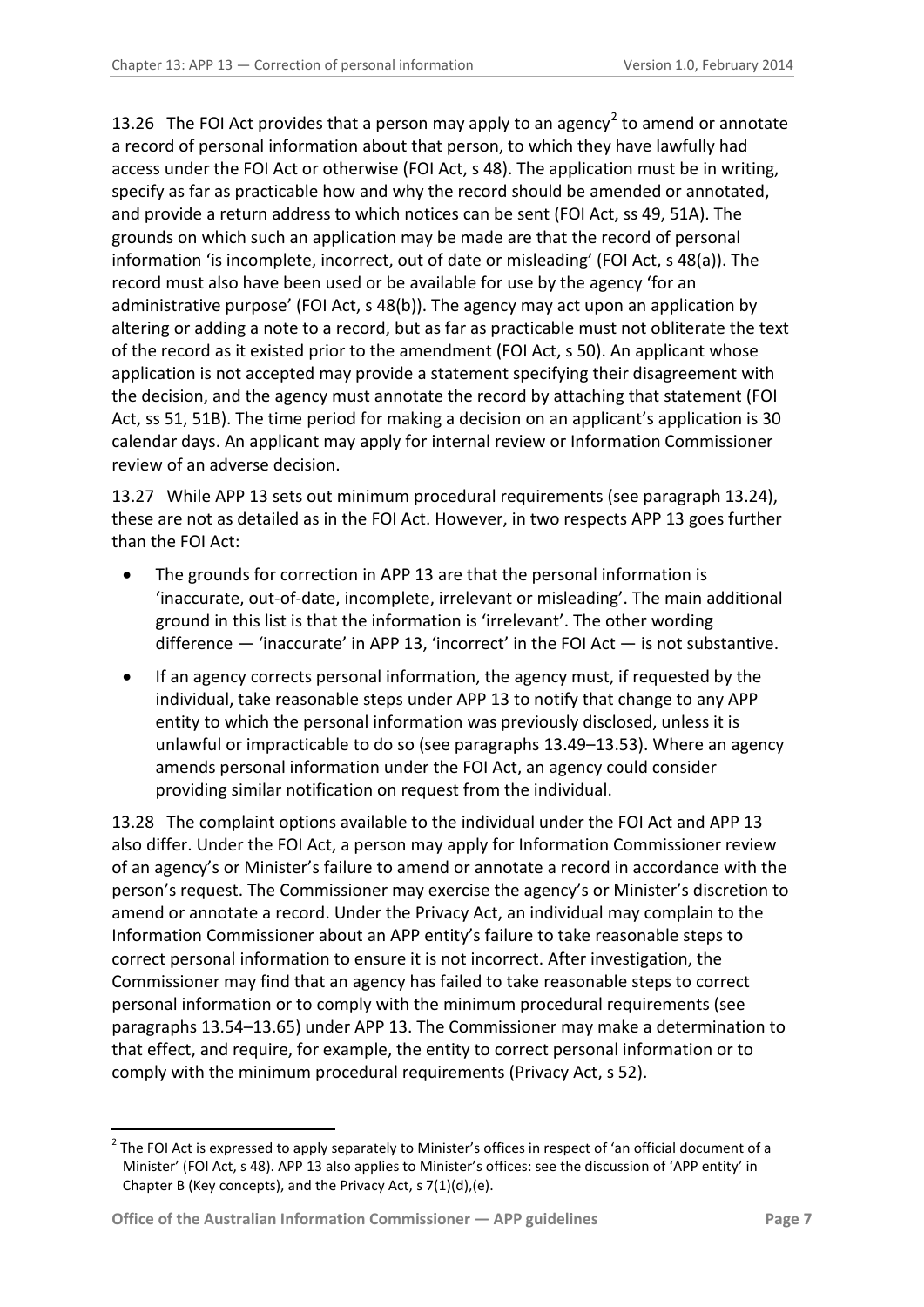<span id="page-7-1"></span>13.29 It is open to an individual to decide whether to make an application under the FOI Act or a request under APP 13. Agencies could ensure, in appropriate cases, that people are made aware of both options and the substantive differences. An agency could refer to the FOI Act in the agency's APP Privacy Policy. More detailed information could be provided by an agency in other ways — such as a separate document that sets out the procedure for requesting correction of personal information (see paragraph [13.21\)](#page-5-3), through an 'Access to information' icon on the agency's website, $3$  or on a case-by-case basis as the need arises. An agency could draw attention to the more flexible procedure for which APP 13 provides. As explained in the FOI Guidelines, $<sup>4</sup>$  $<sup>4</sup>$  $<sup>4</sup>$  agencies should consider</sup> establishing administrative access arrangements that operate alongside the FOI Act and that provide an easier and less formal means for individuals to make information access requests (including requests to correct personal information). Correcting or annotating personal information under an administrative arrangement is consistent with an agency's obligations under APP 13, provided the agency meets the minimum procedural requirements stipulated in APP 13.

# <span id="page-7-0"></span>**Grounds for correcting personal information**

<span id="page-7-2"></span>13.30 The five grounds listed in APP 13 — 'accurate', 'up-to-date', 'complete', 'relevant' and 'not misleading' — are not defined in the Privacy Act. The first four terms are listed in APP 10.1, which deals with the quality of personal information that an APP entity can collect, use and disclose. Similar terms are used also in Part V of the FOI Act concerning a person's right to apply to an agency to amend or annotate personal information (see paragraph [13.26](#page-6-0) above).

13.31 The following analysis of each term draws on the ordinary dictionary meaning of the terms, as well as case law concerning the meaning of those terms in the Privacy Act, FOI Act and other legislation.<sup>[5](#page-7-4)</sup> As the analysis indicates, there is considerable overlap in the meaning of the terms.

<span id="page-7-6"></span>13.32 In applying the terms to personal information, it is necessary to have regard to 'the purpose for which it is held'. Personal information may be incorrect having regard to one purpose for which it is held, but not another. For a discussion of relevant considerations where personal information is held for multiple purposes, see paragraph [13.47.](#page-10-1)

<sup>&</sup>lt;sup>3</sup> See OAIC, *Guidance for agency websites: 'Access to information' web page*, OAIC website

<sup>&</sup>lt;www.oaic.gov.au>. <sup>4</sup> OAIC, *Guidelines issued by the Australian Information Commissioner under s 93A of the Freedom of* 

<span id="page-7-5"></span><span id="page-7-4"></span><span id="page-7-3"></span>*Information Act 1982,* Part 3, OAIC website <www.oaic.gov.au>. <sup>5</sup> OAIC, *Guidelines issued by the Australian Information Commissioner under s 93A of the Freedom of Information Act 1982*, Part 7, 'Amendment and Annotation of Personal Records', OAIC website <www.oaic.gov.au>; and *'S' and Veda Advantage Information Services and Solutions Limited* [2012] AICmr 33 (20 December 2012).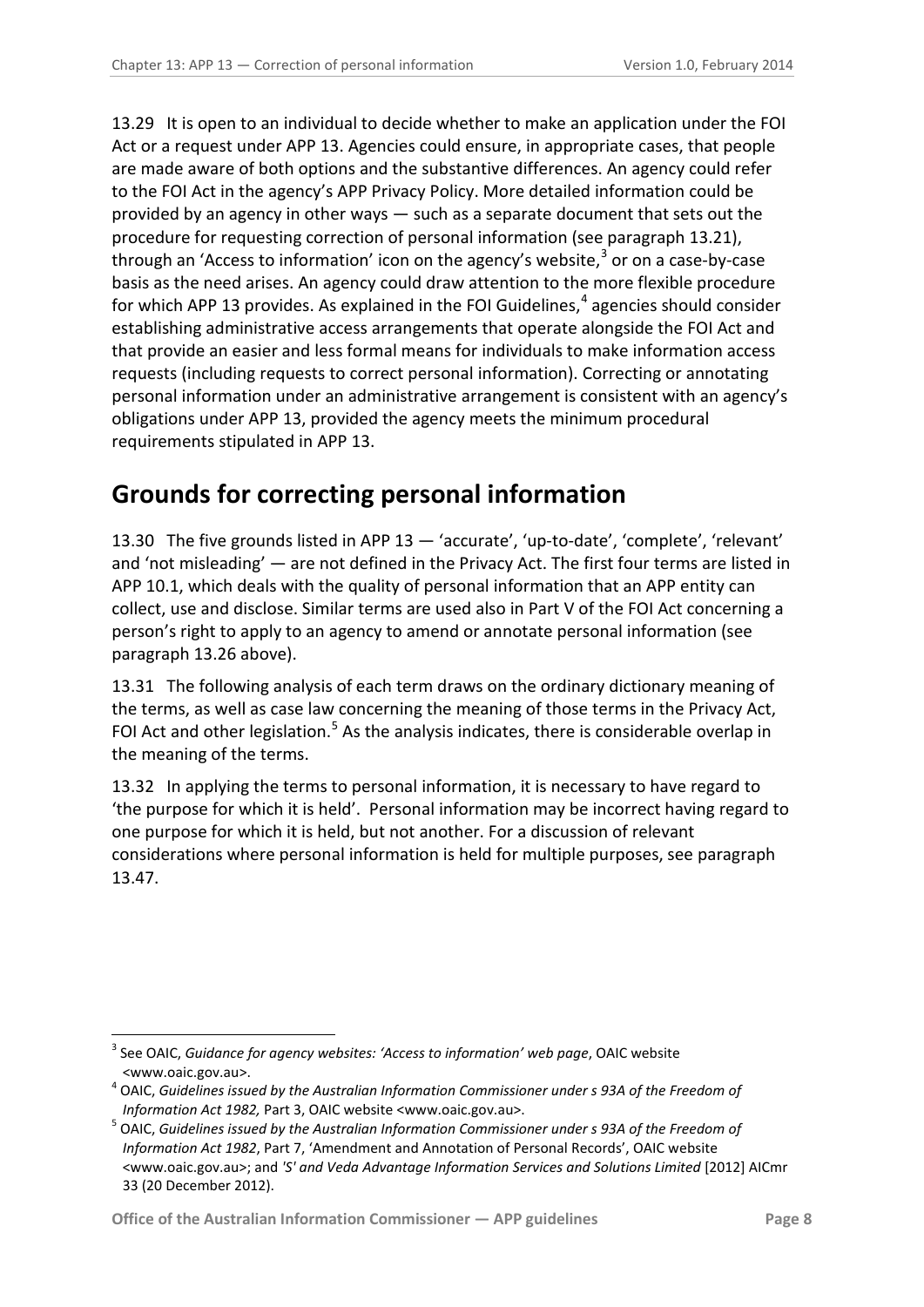# <span id="page-8-0"></span>**Accurate**

13.33 Personal information is inaccurate if it contains an error or defect. An example is incorrect factual information about an individual's name, date of birth, residential address or current or former employment.<sup>[6](#page-7-5)</sup>

13.34 An opinion about an individual given by a third party is not inaccurate by reason only that the individual disagrees with that opinion or advice.<sup>[7](#page-8-3)</sup> For APP 13 purposes, the opinion may be 'accurate' if it is presented as an opinion and not objective fact, it accurately records the view held by the third party, and is an informed assessment that takes into account competing facts and views. Other matters to consider under APP 13, where there is disagreement with the soundness of an opinion, are whether the opinion is 'up-to-date', 'complete', 'not misleading' or 'relevant'. If an individual disagrees with an opinion that is otherwise not incorrect, the individual may associate a statement with the record of the opinion (see paragraphs [13.59](#page-13-4)[–13.62\)](#page-14-3).

13.35 In relation to a similar issue, s 55M of the FOI Act provides that the Information Commissioner (in conducting an IC review) cannot alter a record of opinion unless satisfied that it was based on a mistake of fact, or the author of the opinion was biased, unqualified to form the opinion or acted improperly in conducting the factual inquiries that led to the formation of the opinion.

# <span id="page-8-1"></span>**Up-to-date**

13.36 Personal information is out-of-date if it contains facts, opinions or other information that is no longer current. An example is a statement that an individual lacks a particular qualification or accreditation that the individual has subsequently obtained.

13.37 Personal information about a past event may have been accurate at the time it was recorded, but has been overtaken by a later development. Whether that information is out-of-date will depend on the purpose for which it is held. If current information is required for the particular purpose, the information will to that extent be out-of-date. By contrast, if information from a past point in time is required for the particular purpose, the information may not be out-of-date for that purpose. Personal information held by an APP entity that is no longer needed for any purpose may need to be destroyed or deidentified under APP 11.2 (Chapter 11 (APP 11)).

# <span id="page-8-2"></span>**Complete**

13.38 Personal information is incomplete if it presents a partial or misleading picture, rather than a true or full picture. An example is a tenancy database which records that a tenant owes a debt, which in fact has since been repaid. The statement will be incomplete under APP 13 if the tenancy database is held for the purpose of assessing the tenancy record or reliability of individuals recorded in the database. Similarly, a statement that an individual has only two rather than three children will be incomplete

<sup>&</sup>lt;u>.</u> <sup>6</sup> Personal information is also inaccurate if it is misleading. See Australian Government, *Companion Guide:* 

<span id="page-8-4"></span><span id="page-8-3"></span>*Australian Privacy Principles*, June 2010, p 14, Parliament of Australia website <www.aph.gov.au>.<br><sup>7</sup> The definition of 'personal information' in the Privacy Act includes 'information or an opinion' (s 6(1)).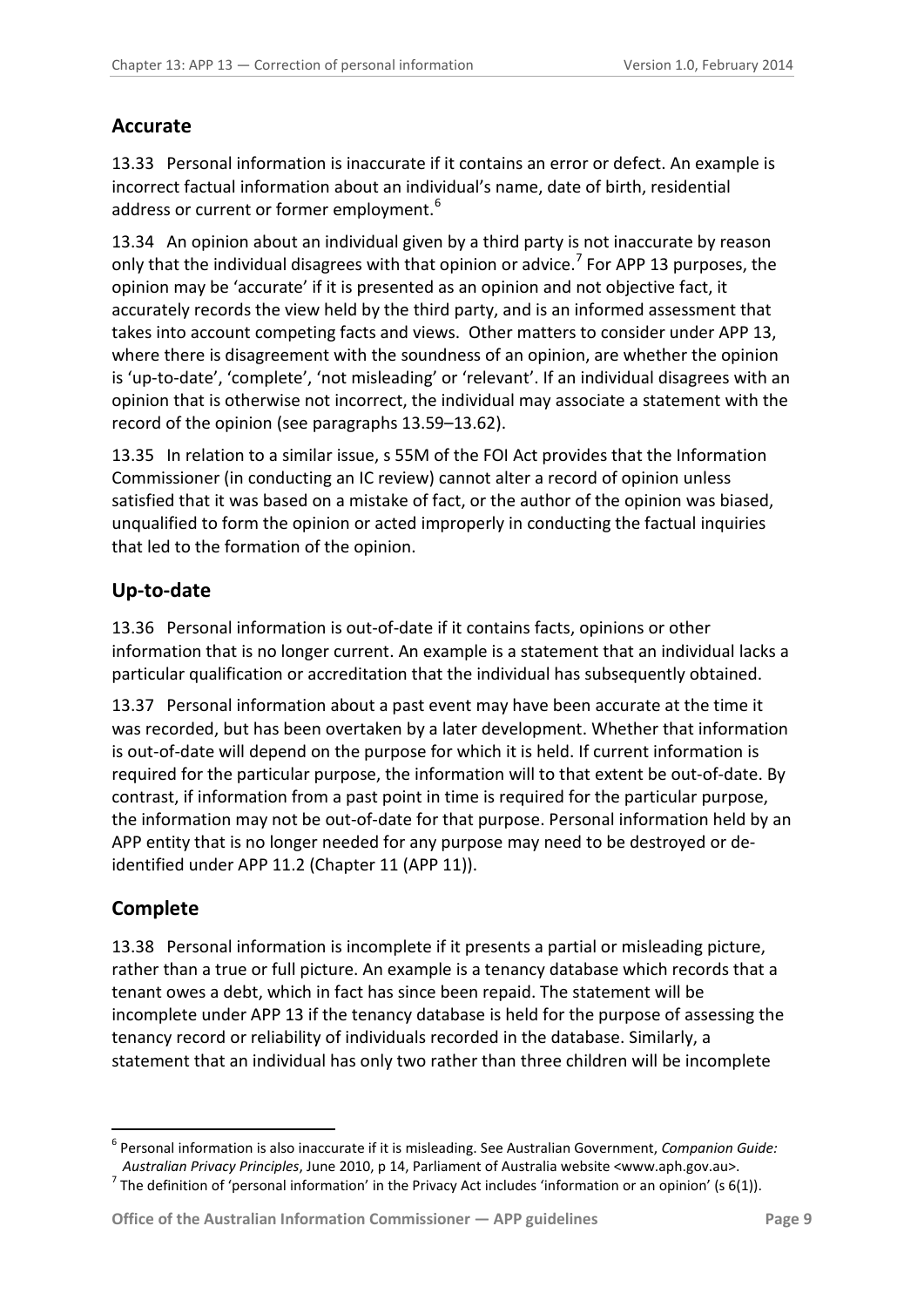under APP 13 if that information is held for the purpose of, and is relevant to, assessing a person's eligibility for a benefit or service.

### <span id="page-9-0"></span>**Relevant**

13.39 Personal information is irrelevant if it does not have a bearing upon or connection to the purpose for which the information is held.

#### <span id="page-9-1"></span>**Not misleading**

13.40 Personal information is misleading if it conveys a meaning that is untrue or inaccurate or could lead a user, receiver or reader of the information into error. An example is a statement that is presented as a statement of fact but in truth is a record of the opinion of a third party. In some circumstances an opinion may be misleading if it fails to include information about the limited facts on which the opinion was based or the context or circumstances in which the opinion was first recorded.

<span id="page-9-4"></span>13.41 A statement may also be misleading by failing to include other relevant information. An example is a statement that a dismissed employee was reinstated, without explaining that this followed the ruling of a court or tribunal that the dismissal was legally flawed.<sup>[8](#page-8-4)</sup>

# <span id="page-9-2"></span>**Being satisfied and taking reasonable steps**

13.42 An APP entity is required to take 'reasonable steps' to correct personal information when 'satisfied' that it is inaccurate, out-of-date, incomplete, irrelevant or misleading for the purpose for which it is held.

# <span id="page-9-3"></span>**Being satisfied**

<span id="page-9-6"></span><u>.</u>

<span id="page-9-5"></span>13.43 This requirement will not always involve distinct analysis or decision by an APP entity. For example, if an entity maintains an online portal through which a person can access and correct their personal information, no additional step may be required by the entity. Correction may similarly be a straightforward process in other situations where, for example, an individual presents information to indicate that their personal information is incorrect in an entity's records.

13.44 Where correction is requested by an individual and an APP entity requires further information or explanation before it can be satisfied that personal information is incorrect, the entity should clearly explain to the individual what additional information or explanation is required and/or why the entity cannot act on the information already provided. The entity could also advise where additional material may be obtained. The individual should be given a reasonable opportunity to comment on the refusal or reluctance of the entity to make a correction without further information or explanation from the individual.

 $8$  An organisation that is or was an employer of an individual is exempt from the operation of the Privacy Act where its act or practice is related directly to the employment relationship between the organisation and the individual, and an employee record held by the organisation (s 7B(3)).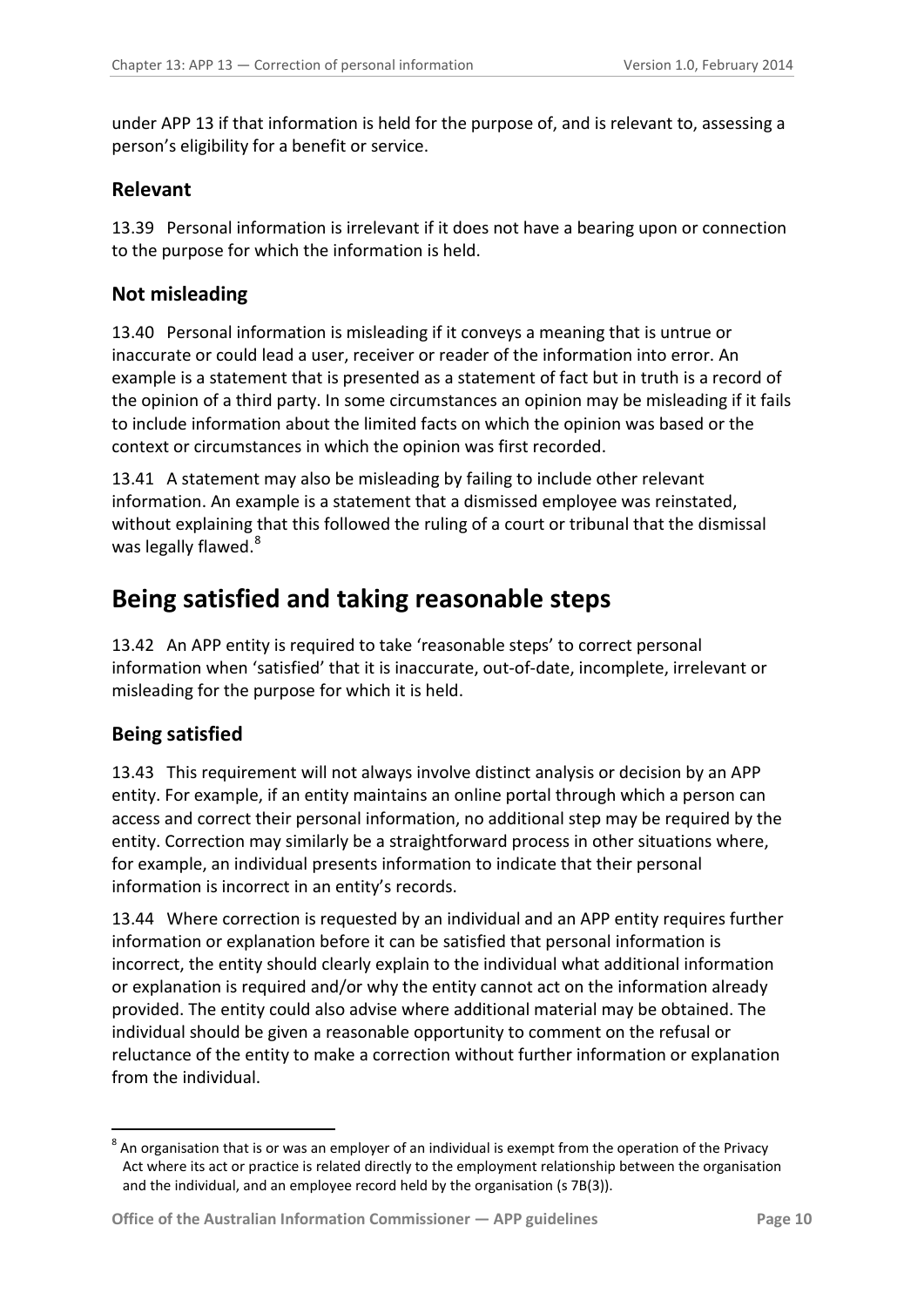13.45 An APP entity should also be prepared in an appropriate case to search its own records and other readily-accessible sources that it reasonably expects to contain relevant information to find any information in support of, or contrary to the individual's request. For example, an entity could take into account a finding of an Australian court or tribunal relating to the personal information that has a bearing on whether it is or is not incorrect. However, an entity need not conduct a full, formal investigation into the matters about which the individual requests correction. The extent of the investigation required will depend on the circumstances, including the seriousness of any adverse consequences for the individual if the personal information is not corrected as requested.

13.46 Where personal information is held for multiple purposes, an APP entity need only be satisfied that the personal information requires correction having regard to one of the purposes for which it is held, not all purposes (see paragraph [13.46\)](#page-10-1).

#### <span id="page-10-0"></span>**Reasonable steps to correct**

<span id="page-10-1"></span>13.47 A decision as to what constitutes 'reasonable steps' to correct personal information spans a range of options. These include making appropriate additions, deletions or alterations to a record, or declining to correct personal information if it would be unreasonable to take such steps. In some instances it may be appropriate to destroy or de-identify the personal information (there are separate requirements to destroy or de-identify personal information in APPs 4 and 11 — see Chapters 4 and 11 respectively). The reasonable steps that an APP entity should take will depend upon considerations that include:

- the sensitivity of the personal information. More rigorous steps may be required if the incorrect information is 'sensitive information' (defined in s 6(1) and discussed in Chapter B (Key concepts)) or other personal information of a sensitive nature
- the possible adverse consequences for an individual if a correction is not made. More rigorous steps may be required as the risk of adversity increases
- the practicability, including time and cost involved. However, an entity is not excused from correcting personal information by reason only that it would be inconvenient, time-consuming or impose some cost to do so. Whether these factors make it unreasonable to take a particular step will depend on whether the burden is excessive in all the circumstances.
- the likelihood that the entity will use or disclose the personal information. For example, the likelihood of the entity using or disclosing the personal information may be relevant if it would be difficult or costly to make the correction requested by an individual.
- the purpose for which the personal information is held . As noted at paragraph [13.32,](#page-7-6) personal information may be held for multiple purposes, and require correction for one purpose but not for another purpose. Reasonable steps in these circumstances may require the entity to retain the original record of personal information for one purpose and create a record with the corrected personal information for another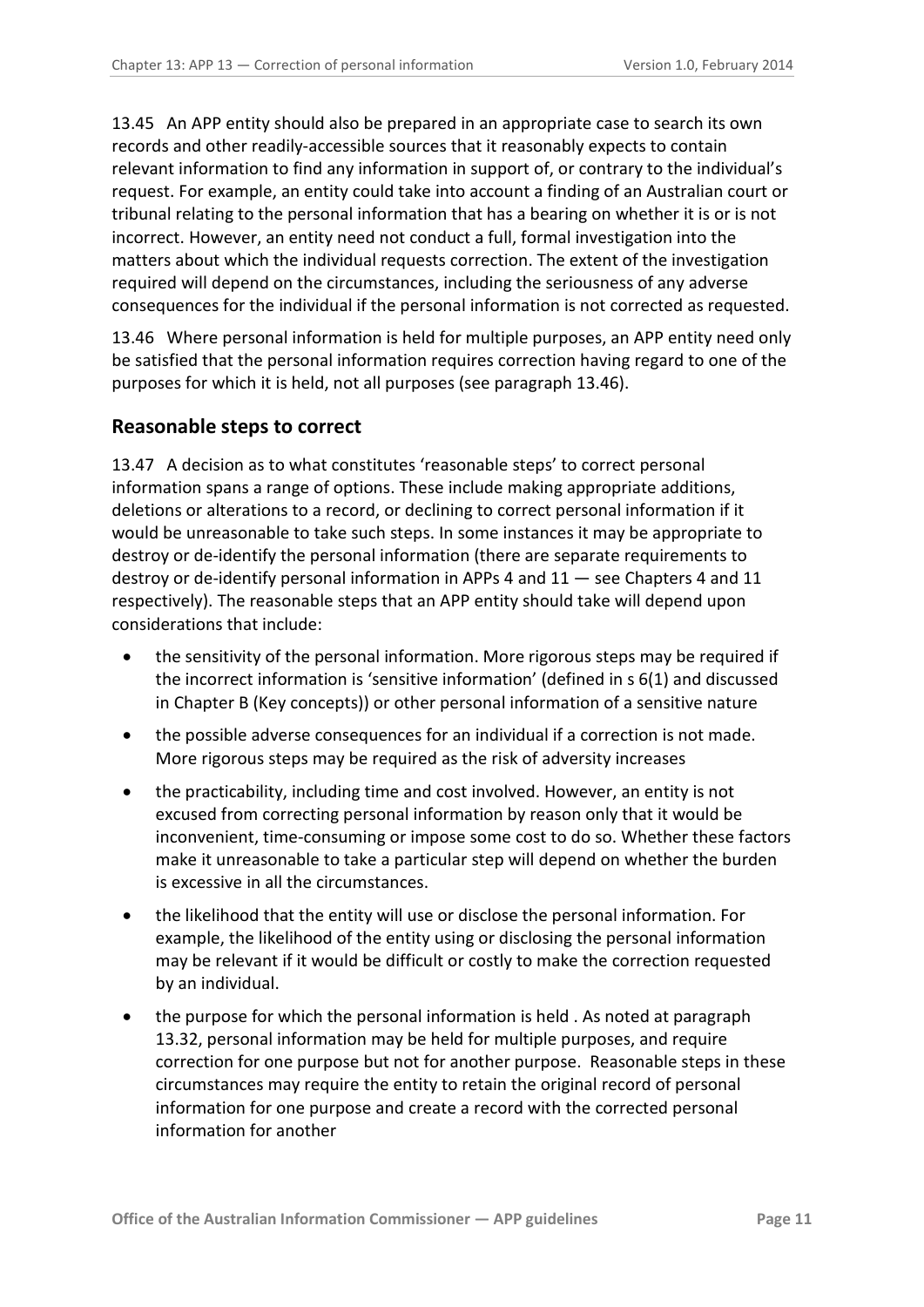- record-keeping requirements that apply to the personal information under an Australian law or court/ tribunal order. For example the Health Practitioner Regulation 2010 (NSW), Schedule 2, clause 2
- whether the personal information is in the physical possession of the entity or a third party. For example, where personal information is in the physical possession of a third party, the entity may still 'hold' it (see discussion of 'holds' at paragraph [13.11\)](#page-3-1) and be required to take reasonable steps to correct it. In these circumstances, it may be a reasonable step for the entity to notify the third party that the information is incorrect and request that it be corrected. It will not generally be sufficient to refer the individual to the third party with physical possession. However, the third party with physical possession may also 'hold' the personal information, and if so, the individual will have a separate right to request the third party to correct it.

<span id="page-11-2"></span>13.48 Special considerations apply to Commonwealth records. The term 'Commonwealth record' is defined in s 3 of the Archives Act and is discussed in more detail in Chapter B (Key concepts).<sup>[9](#page-9-6)</sup> The definition is likely to include, in almost all cases, all personal information held by agencies. It may also include personal information held by contracted service providers. A Commonwealth record can, as a general rule, only be destroyed or altered in accordance with s 24 of the Archives Act. Further, s 26 of the Archives Act makes it an offence to alter a Commonwealth record that is over 15 years old.<sup>[10](#page-11-4)</sup> In relation to such records, and more generally, it may be reasonable (and consistent with statutory requirements) to:

- retain a version of a record which contains incorrect personal information (see paragraph [13.47\)](#page-10-1)
- associate a statement to clarify that, having regard to the purpose for which the personal information is held, the personal information is not accurate, up-to-date, complete, relevant or is misleading, and either including the correct personal information in the note or cross referencing where it is held (such as in an attachment to the record).

# <span id="page-11-0"></span>**APP 13 minimum procedural requirements**

# <span id="page-11-1"></span>**Taking reasonable steps to notify another APP entity**

<span id="page-11-3"></span>13.49 APP 13.2 provides that an APP entity must, on request, take reasonable steps to notify another APP entity of a correction made to personal information that was previously provided to that entity, unless it is impracticable or unlawful to do so. Implicit in this requirement is that an entity should take reasonable steps to inform the individual

<sup>9</sup> *Archives Act 1983*, s 3: *Commonwealth record means:*

*<sup>(</sup>a) a record that is the property of the Commonwealth or of a Commonwealth institution; or*

*<sup>(</sup>b) a record that is to be deemed to be a Commonwealth record by virtue of a regulation under subsection (6) or by virtue of section 22;*

*but does not include a record that is exempt material or is a register or guide maintained in accordance with Part VIII.*

<span id="page-11-4"></span><sup>10</sup> See *Archives Act 1983*, s 26.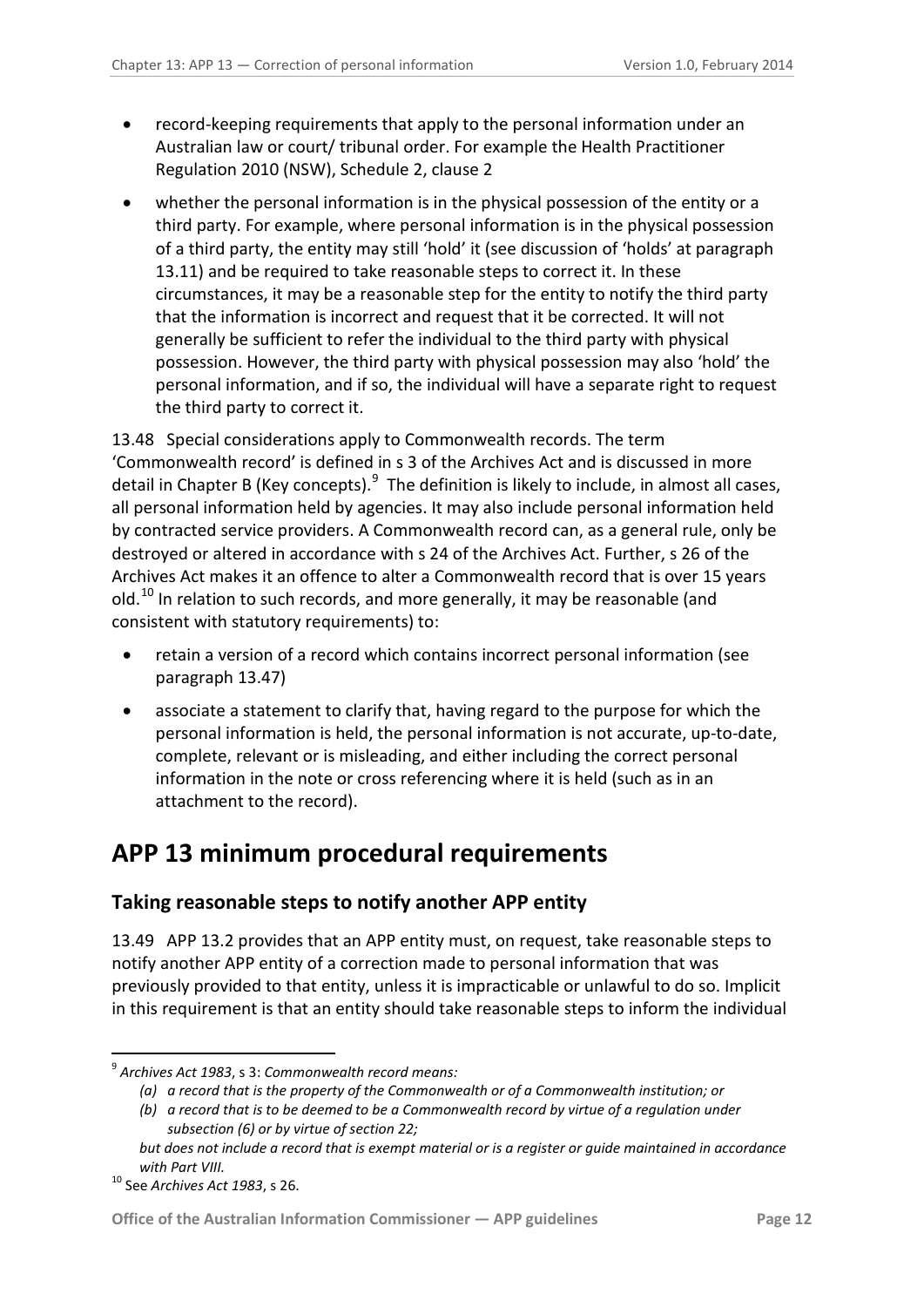that they can make such a request. This information could be provided, for example, at the time, or as soon as practicable after, a correction is made.

<span id="page-12-1"></span>13.50 The reasonable steps for an APP entity will depend upon considerations that include:

- the sensitivity of the personal information. More rigorous steps may be required for 'sensitive information' (defined in s 6(1) and discussed in Chapter B (Key concepts)) or other personal information of a sensitive nature
- the possible adverse consequences for an individual if notice is not provided to the other entity. More rigorous steps may be required as the risk of adversity increases
- the nature or importance of the correction. For example, it may not be reasonable to provide notice of a small typographical error that does not materially affect the quality of the personal information
- the length of time that has elapsed since the personal information was disclosed to the other entity, and the likelihood that it is still being used or disclosed by the other entity
- the materiality of the correction
- the practicability of providing notice to another entity. For example, it may be impracticable to do so if the other entity has ceased carrying on business or has been substantially restructured
- the practicability, including time and cost of providing a notice to all entities to which the personal information was previously provided. However, an entity is not excused from giving notification by reason only that it would be inconvenient, timeconsuming or impose some cost to do so. Whether these factors make it unreasonable to take a particular step will depend on whether the burden is excessive in all the circumstances.

13.51 An APP entity is not required to provide notice of a correction if it would be impracticable or unlawful to do so. Impracticability is addressed in the list at paragraph [13.50.](#page-12-1) An entity should consider whether it would be practicable to notify some but not all of the other APP entities to which the entity previously disclosed the personal information. In these circumstances, the entity could discuss with the individual whether there are particular entities that they wish to be notified.

13.52 The term 'unlawful' is not defined in the Privacy Act. The core meaning is activity that is criminal, illegal or prohibited or proscribed by law, and can include unlawful discrimination or harassment, but does not include breach of a contract. An example of when it would be unlawful to notify another APP entity is when a statutory secrecy provision prevents an agency from taking this step.

<span id="page-12-0"></span>13.53 An APP entity that is notified of a correction should, in turn, consider whether to correct the personal information that it holds. As noted at paragraph[s 13.16](#page-4-4)[–13.18,](#page-4-5) an APP entity is required on its own initiative to take reasonable steps to correct incorrect personal information.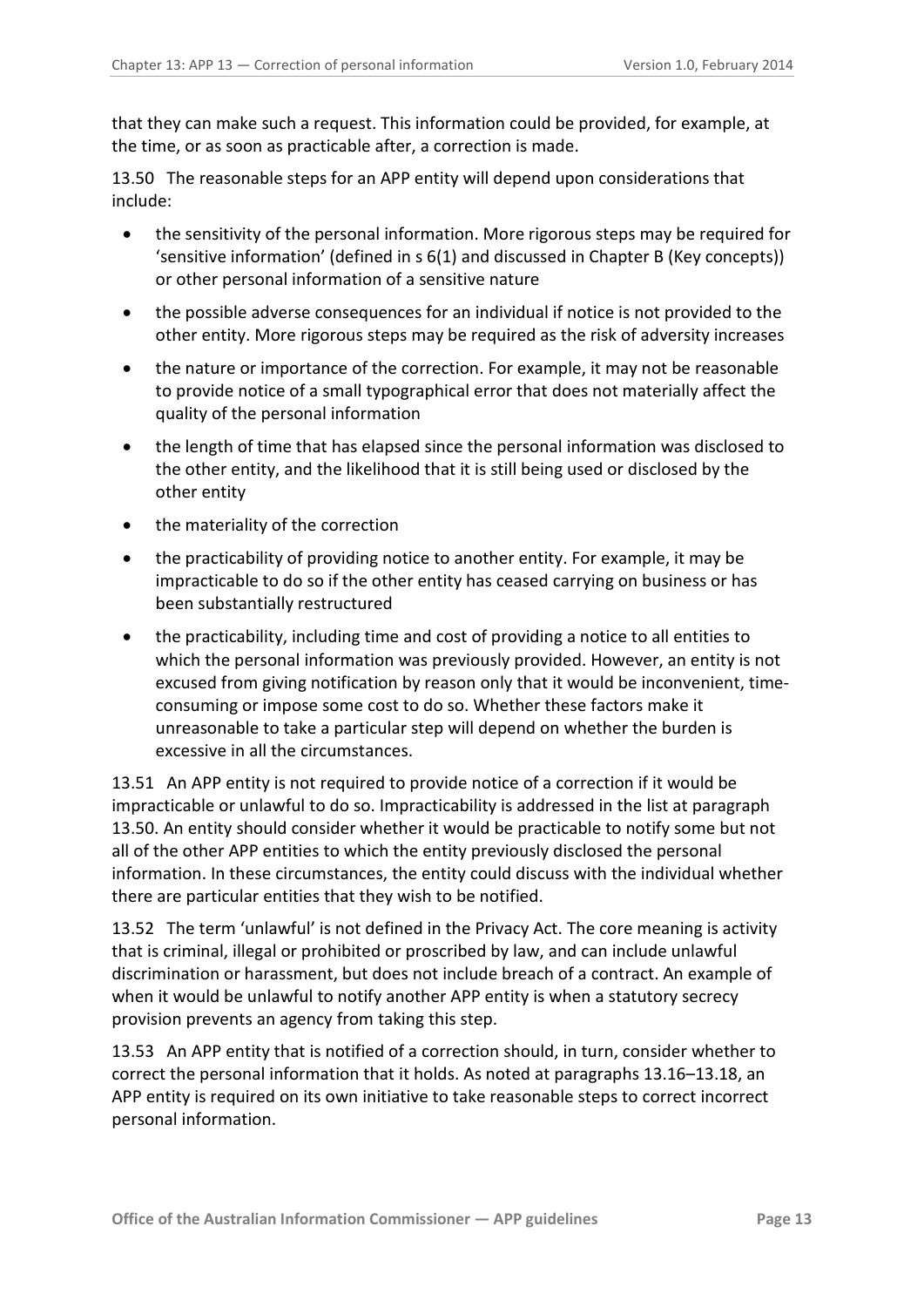# <span id="page-13-0"></span>**Giving written notice where correction is refused**

<span id="page-13-2"></span>13.54 APP 13.3 provides that if an APP entity refuses to correct personal information as requested by an individual, the entity must give the individual a written notice setting out:

- the reasons for the refusal, except to the extent that it would be unreasonable to do so
- the complaint mechanisms available to the individual, and
- any other matters prescribed by regulations made under the Privacy Act.

13.55 The reasons for refusal should explain, where applicable:

- that the APP entity does not hold the personal information that the individual wishes to correct
- that the entity is satisfied that the personal information it holds is accurate, up-todate, complete, relevant and not misleading having regard to the purposes for which it is held, or
- that the steps necessary to correct the personal information as requested are not reasonable in the circumstances.

13.56 An APP entity is not required to provide its reasons for refusing to correct personal information to the extent that it would be unreasonable to do so. This course should be adopted only in justifiable circumstances. An example would be where providing reasons would prejudice an investigation of unlawful activity, or prejudice enforcement action by an enforcement body.

13.57 The description of the complaint mechanisms available to an individual should explain the internal and external complaint options, and the steps that should be followed. In particular, the individual should be advised that:

- a complaint should first be made in writing to the APP entity (s 40(1A))
- the entity should be given a reasonable time (usually 30 days) to respond
- a complaint may then be taken to a recognised external dispute resolution scheme of which the entity is a member (if any), and
- lastly, that a complaint may be made to the Information Commissioner (s 36).

<span id="page-13-3"></span>13.58 Other information can also be included in the notice advising an individual that a request to correct personal information has been refused. The individual should be advised of the right under APP 13.4 to request the APP entity to associate a statement with the personal information (see paragraph[s 13.59](#page-13-4)[–13.62\)](#page-14-3). An agency could also advise an individual of the parallel right under the FOI Act to apply for a record to be amended or annotated, and of the right to Information Commissioner review of an adverse decision under that Act (see paragraphs [13.25](#page-5-1)[–13.29\)](#page-7-1).

# <span id="page-13-1"></span>**Taking reasonable steps to associate a statement**

<span id="page-13-4"></span>13.59 APP 13.4 provides that if an APP entity refuses to correct personal information as requested by an individual, the individual can request the entity to associate a statement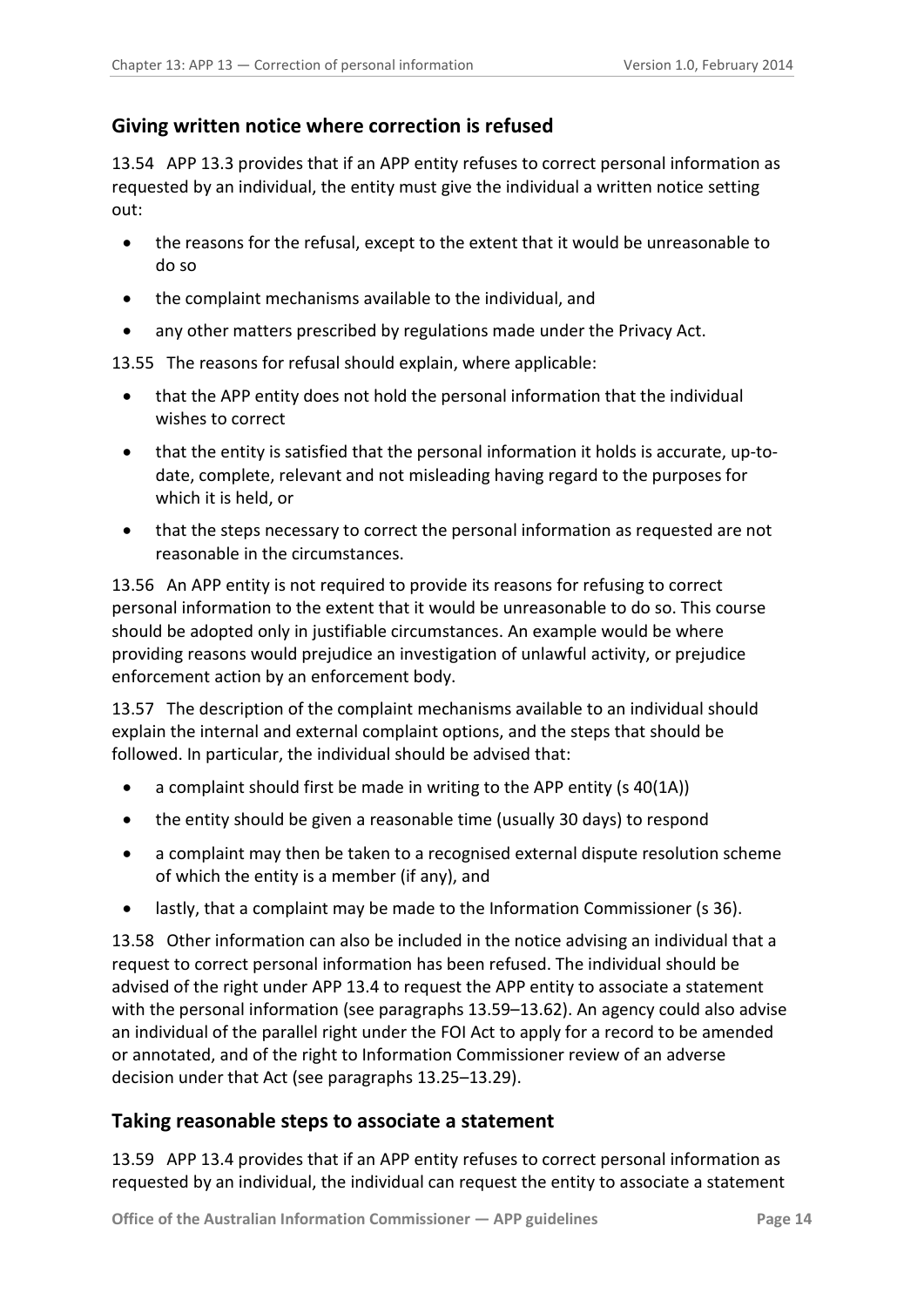that the individual believes the personal information to be inaccurate, out-of-date, incomplete, irrelevant or misleading. Implicit in this requirement is that the entity should notify the individual of the right to request that a statement be associated, for example, in the written notice where correction is refused (see paragraph[s 13.54](#page-13-2)[–13.58\)](#page-13-3).

13.60 The APP entity must take reasonable steps to associate the statement in a way that will make it apparent to users of the personal information. For example, a statement may be attached physically to a paper record, or by an electronic link to a digital record of personal information. The statement should be associated with all records containing personal information claimed to be incorrect.

13.61 The content and length of any statement will depend on the circumstances, but it is not intended that the statement be unreasonably lengthy.<sup>11</sup> A longer statement may be appropriate in some instances, such as where there is a large volume of personal information that the APP entity has refused to correct. If it is not practicable to attach an extensive statement to the personal information or otherwise create a link to the statement, a note could be included on, or attached to, the personal information referring to the statement and explaining where it can be found. Where it is not reasonable for the entity to associate an extensive statement to the personal information, reasonable steps would generally include giving the individual an opportunity to revise the statement.

<span id="page-14-3"></span>13.62 The reasonable steps for an APP entity will depend upon considerations that include:

- the information management practices of the entity, including whether the personal information is stored in hard copy or electronic form (see paragraph [13.59\)](#page-13-4)
- whether content in a statement may be irrelevant, defamatory, offensive, abusive or breach another individual's privacy — it may be unreasonable to associate a statement containing that content, however the individual should be given the option of revising the statement
- the practicability, including time and cost involved. However, an entity is not excused from associating a statement by reason only that it would be inconvenient, time-consuming or impose some cost to do so. Whether these factors make it unreasonable to take a particular step will depend on whether the burden is excessive in all the circumstances.

# <span id="page-14-0"></span>**Timeframe for responding to a request for correction under APP 13**

<span id="page-14-1"></span>13.63 APP 13.5 provides that an agency must respond to a request to correct a record or to associate a statement within 30 calendar days. The 30 day time period commences on the day after the day the agency receives the request. An organisation must respond within a reasonable period after the request is made. As a general guide, a reasonable period should not exceed 30 calendar days.

<span id="page-14-2"></span>13.64 The APP entity must respond by correcting the personal information as requested by the individual, or by notifying the individual of its refusal to correct it.

<sup>11</sup> Explanatory Memorandum, *Privacy Amendment (Enhancing Privacy) Bill 2012*, p 88.